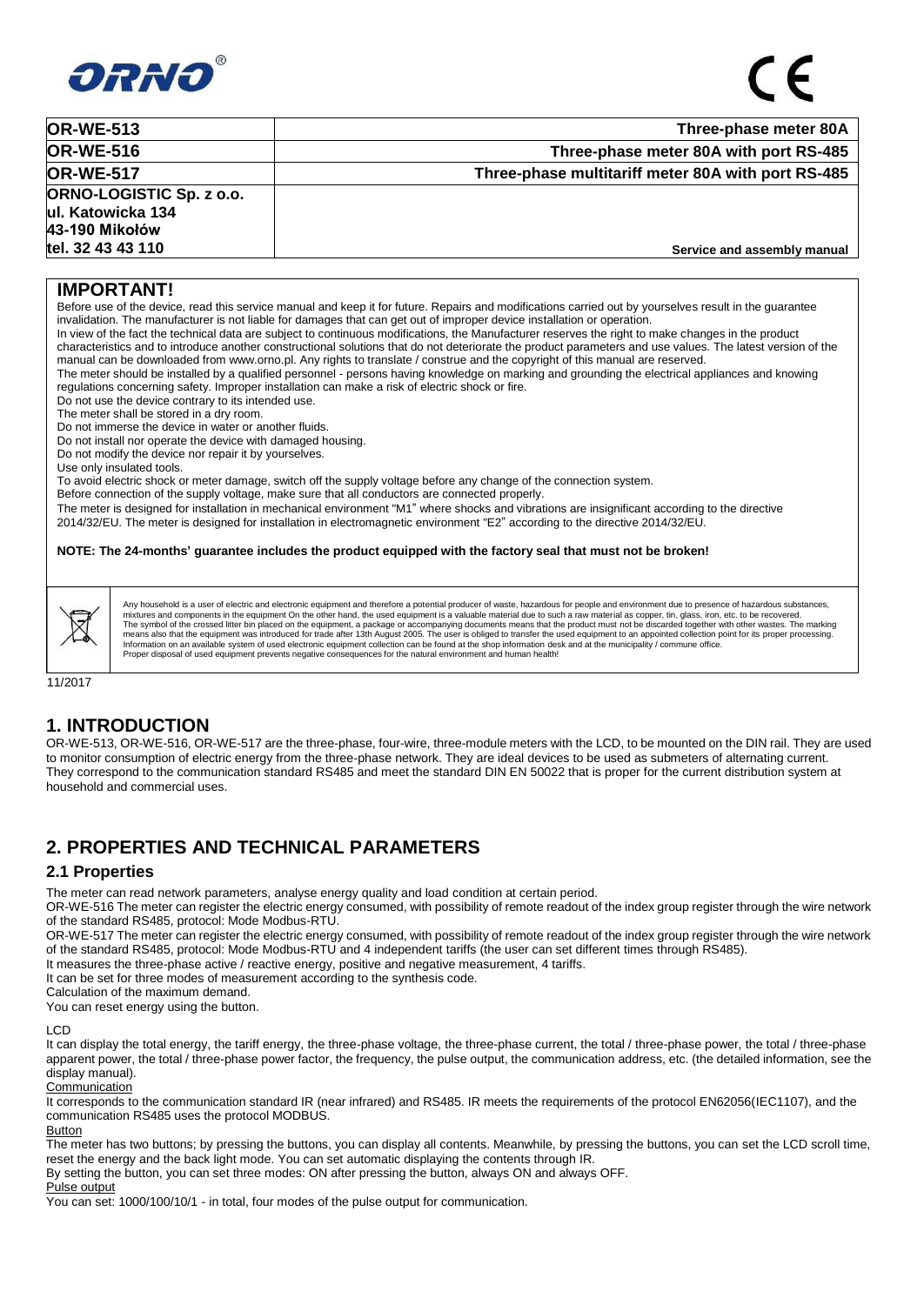**\*Base current** - specifies the current value when percentage measurement error is near zero. If the current flowing through the meter is greater than the base current, current, then the measurement error has the minus sign. If the current flowing through the meter is lower than the base current, then the percentage measurement error measurement error has the plus sign (percentage measurement error versus current).

**\*Base current** - specifies the current value when percentage measurement error is near zero. If the current flowing through the meter is greater than the base current, then the measurement error has the minus sign. If the current flowing through the meter is lower than the base current, then the percentage measurement error has the plus sign (percentage measurement error versus current).

The meter measures the electric energy properly within the whole measuring range, with an accuracy of the meter class.

**Maximum current** - the permissible maximum current to load the electric energy meter constantly.

**Minimum current** - the lowest value of the load current that is detected and registered by the meter.

Marking on the device: 5(80)A - position 1 (prior to the parenthesis) and the base current 5 A; position 2 (parenthetic) and the maximum current 80 A.

#### **2.2 Technical parameters**

| <b>Conformity:</b>          | Directive 2014/32/EU                                                                      |  |  |
|-----------------------------|-------------------------------------------------------------------------------------------|--|--|
| Standard:                   | IEC62052-11, IEC62053-21, EN50470-1/3                                                     |  |  |
| <b>Rated voltage:</b>       | 3x230/400 V                                                                               |  |  |
| <b>Rated current:</b>       | base current (lb): 5 A<br>maximum current (Imax): 80 A<br>minimum current (Imin): 0.25 A* |  |  |
| Pulse constant:             | 1000 imp/kWh                                                                              |  |  |
| Frequency:                  | 50 Hz                                                                                     |  |  |
| <b>Accuracy class:</b>      | в                                                                                         |  |  |
| LCD:                        | $LCD 6+2 = 999999.99$ kW                                                                  |  |  |
| <b>Working temperature:</b> | $-25 - 55$ °C                                                                             |  |  |
| Meter's own consumption:    | $\leq 8$ VA, $\leq 0.4$ W                                                                 |  |  |
| Annual average humidity:    | 85%                                                                                       |  |  |
| <b>Starting current:</b>    | $0.004$ lb                                                                                |  |  |
| LED flash:                  | Pulse type, pulse length $= 90$ ms                                                        |  |  |
| <b>Materials:</b>           | Housing: Poly(butyl terephthalate), polycarbonate                                         |  |  |
| <b>Protection level:</b>    | IP51 (to be used indoors)                                                                 |  |  |
| <b>Connector</b>            | screw terminals 35 mm2                                                                    |  |  |
| <b>Assembly</b>             | rail TH35                                                                                 |  |  |
| <b>Dimensions</b>           | 4.3 modules (76.11 mm)                                                                    |  |  |
|                             |                                                                                           |  |  |

### **3. DESCRIPTION**

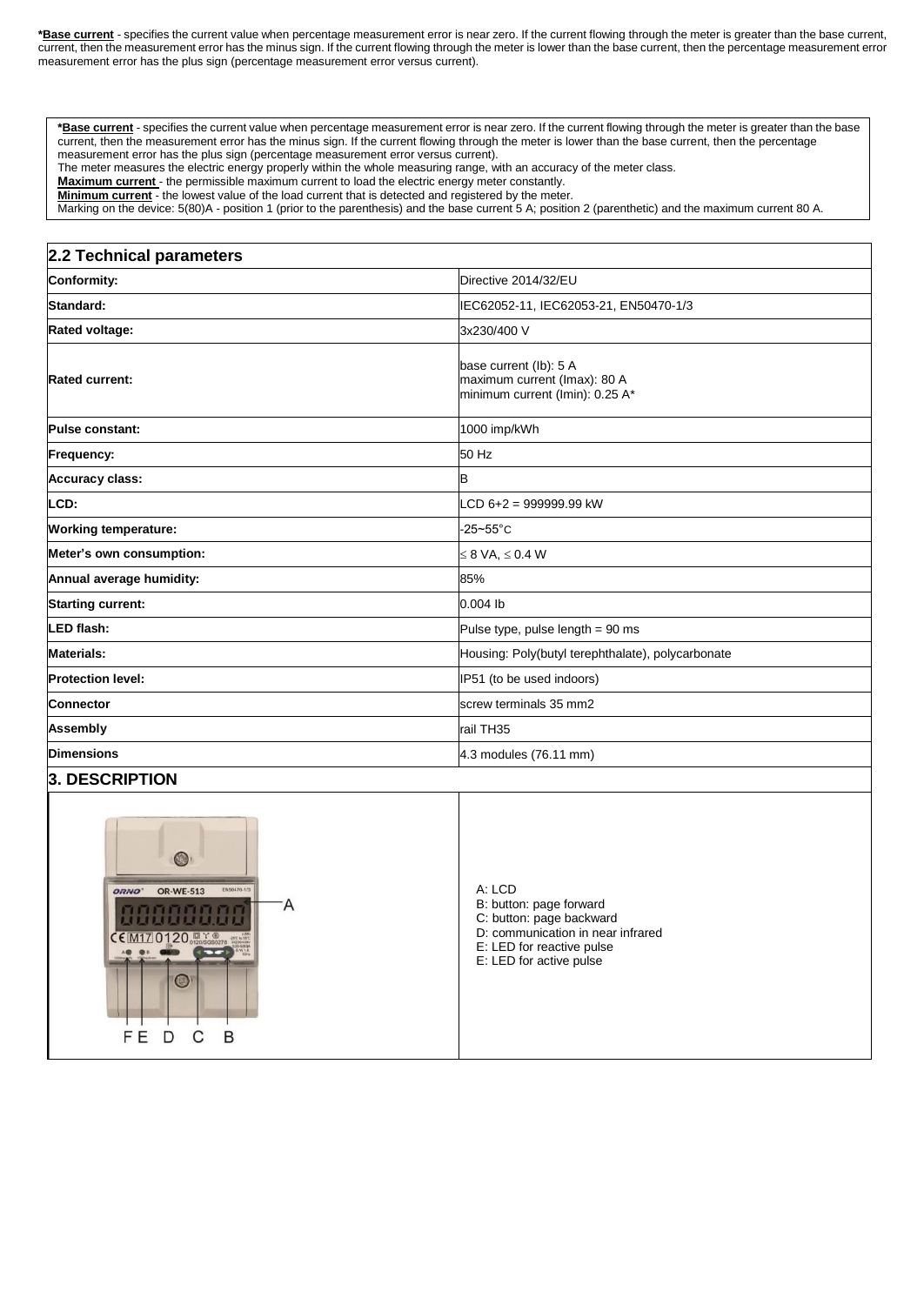# **4. LCD**

## **4.1 Display parameters / parameter switch**



| (T2)(T3)(TA)                       |                                                                                  |                   | kvarhkWAh                                                     |
|------------------------------------|----------------------------------------------------------------------------------|-------------------|---------------------------------------------------------------|
| present teriff<br>(ref. OR-WE-517) | content indication, it can show<br>T1/ T2/ T3/ T4, L1/ L2/L3 (ref.<br>OR-WE-517) | frequency display | kWh unit display; it can show kW, kWh,<br>kvarh, V, A and kVA |

After pressing the button, another main page will appear.

| Page           | Contents                       | Unit       | Displayed mark  | Format        |
|----------------|--------------------------------|------------|-----------------|---------------|
| 1              | Date                           |            |                 | XX-XX-XX      |
| $\overline{2}$ | Time                           |            |                 | XX-XX-XX      |
| 3              | Total active energy            | kWh        |                 | 6+2 000000.00 |
| 4              | T1 Active energy of tariff 1   | kWh        | T <sub>01</sub> | 6+2 000000.00 |
| 5              | T2 Active energy of tariff 2   | kWh        | T <sub>02</sub> | 6+2 000000.00 |
| 6              | T3 Active energy of tariff 3   | kWh        | T <sub>03</sub> | 6+2 000000.00 |
| $\overline{7}$ | T4 Active energy of tariff 4   | kWh        | T04             | 6+2 000000.00 |
| 8              | Total reactive energy          | kvarh      |                 | 6+2 000000.00 |
| 9              | T1 Reactive energy of tariff 1 | kvarh      | T <sub>11</sub> | 6+2 000000.00 |
| 10             | T2 Reactive energy of tariff 2 | kvarh      | T <sub>12</sub> | 6+2 000000.00 |
| 11             | T3 Reactive energy of tariff 3 | kvarh      | T <sub>13</sub> | 6+2 000000.00 |
| 12             | T4 Reactive energy of tariff 4 | kvarh      | T <sub>14</sub> | 6+2 000000.00 |
| 13             | Voltage L1                     | $\vee$     | L1              | $3+1,000.0$   |
| 14             | Voltage L2                     | V          | L2              | $3+1,000.0$   |
| 15             | Voltage L3                     | $\vee$     | L <sub>3</sub>  | $3+1,000.0$   |
| 16             | Current L1                     | A          | L1              | 4+2 0000.00   |
| 17             | Current L <sub>2</sub>         | A          | L2              | 4+2 0000.00   |
| 18             | Current L3                     | A          | L <sub>3</sub>  | 4+2 0000.00   |
| 19             | Total active power             | kW         |                 | 5+3 00000.000 |
| 20             | Active power L1                | kW         | L1              | 5+3 00000.000 |
| 21             | Active power L2                | kW         | L2              | 5+3 00000.000 |
| 22             | Active power L3                | kW         | L <sub>3</sub>  | 5+3 00000.000 |
| 23             | Total apparent power           | <b>kVA</b> |                 | 5+3 00000.000 |
| 24             | Apparent power L1              | <b>kVA</b> | L1              | 5+3 00000.000 |
| 25             | Apparent power L2              | <b>kVA</b> | L2              | 5+3 00000.000 |
| 26             | Apparent power L3              | kVA        | L <sub>3</sub>  | 5+3 00000.000 |
| 27             | <b>Total COS</b>               |            |                 | 5+3 00000.000 |
| 28             | L <sub>1</sub> CO <sub>S</sub> |            | L1              | $1+20.00$     |